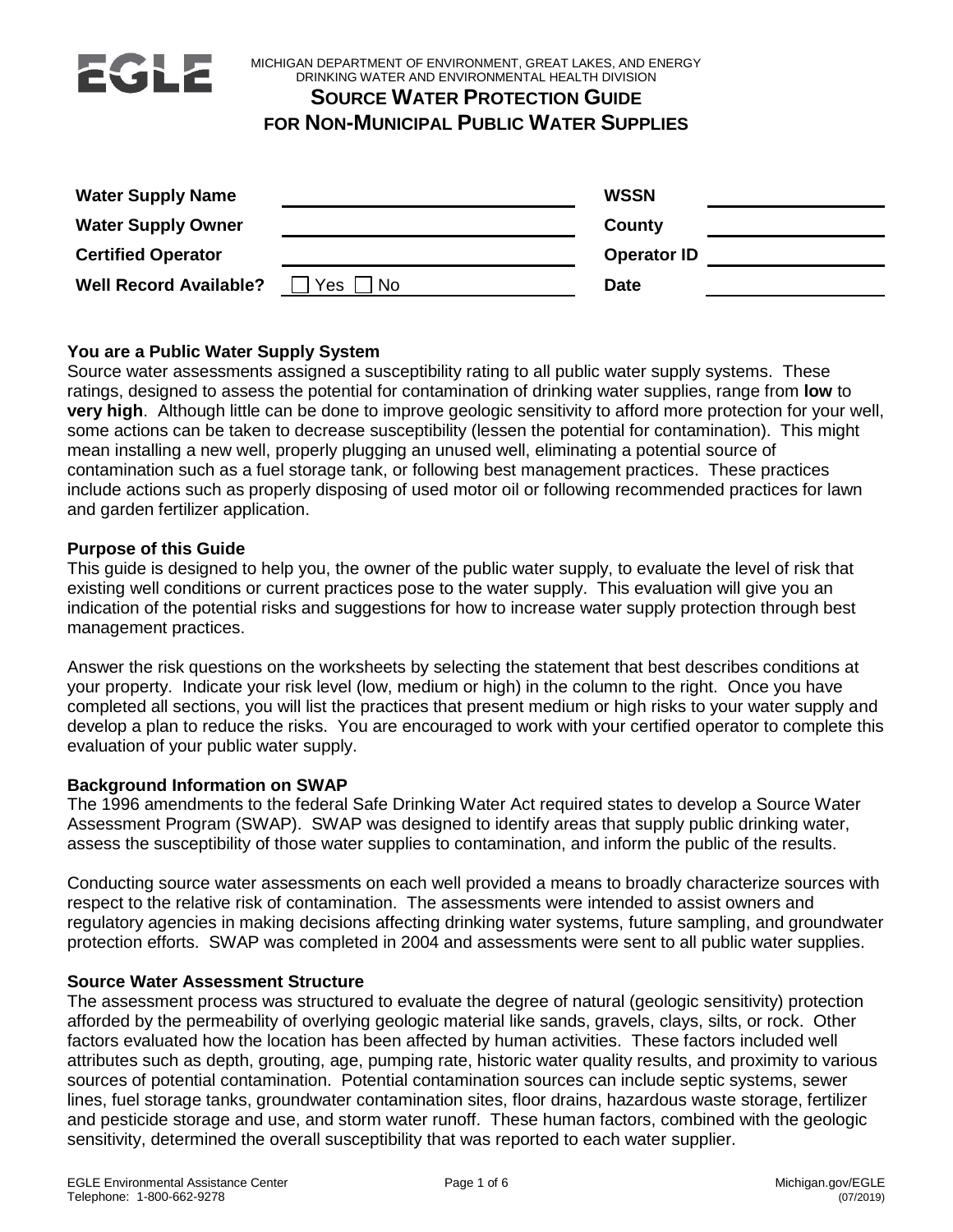### **Well Integrity and Management**

(Note: Information can be gathered from the Source Water Assessment and/or the Well Record.)

|                                                                   | <b>Low Risk</b><br>Recommended                                                                                                                                                 | <b>Medium Risk</b><br><b>Potential Hazard</b>                                                                                                                | <b>High Risk</b><br><b>Potential Unsafe Situation</b>                                                                                                   | <b>Your Risk</b><br>(Low, Med,<br>High) |
|-------------------------------------------------------------------|--------------------------------------------------------------------------------------------------------------------------------------------------------------------------------|--------------------------------------------------------------------------------------------------------------------------------------------------------------|---------------------------------------------------------------------------------------------------------------------------------------------------------|-----------------------------------------|
| Permeability of<br>top layer of soil                              | Clay (very tiny particles).                                                                                                                                                    | Silt/loam (midsize<br>particles).                                                                                                                            | Sand/gravel (large particles).                                                                                                                          |                                         |
| Thickness of soil<br>protective layer                             | 10 feet or more of<br>continuous clay.                                                                                                                                         | 10 feet or more of clay-<br>sand or clay-silt mix.                                                                                                           | Less than 10 feet of confining<br>material.                                                                                                             |                                         |
| <b>Bedrock</b>                                                    | Solid, not permeable or<br>fractured.                                                                                                                                          | Solid limestone or<br>sandstone, or fractured<br>granite or shale.                                                                                           | Fractured limestone or<br>sandstone.                                                                                                                    |                                         |
| Bedrock and<br>Casing                                             | Bedrock surface is<br>greater than 40 feet<br>below ground surface<br>and/or casing penetrates<br>at least 50 feet into the<br>rock.                                           | Bedrock is less than 40<br>feet below surface and<br>casing penetrates to at<br>least 50 feet below<br>ground surface.                                       | Bedrock is less than 40 feet<br>below ground surface and<br>casing penetrates less than 50<br>feet below ground surface.                                |                                         |
| <b>Static Water</b><br>Level                                      | Over 40 feet.                                                                                                                                                                  | 10 to 40 feet.                                                                                                                                               | Less than 10 feet.                                                                                                                                      |                                         |
| Age of the Well                                                   | Constructed after 1994.                                                                                                                                                        | Constructed between<br>1976 and 1994.                                                                                                                        | Constructed prior to 1976.                                                                                                                              |                                         |
| <b>Well Grouting</b>                                              | Drilled and grouted with<br>neat cement or bentonite.                                                                                                                          | Partially or poorly<br>grouted.                                                                                                                              | Drilled and not grouted or<br>driven point.                                                                                                             |                                         |
| Condition of the<br>well casing and<br>cap                        | No holes or cracks.<br>Approved cap tightly<br>secured. Screened vent.                                                                                                         | Unapproved cap tightly<br>secured. Screened<br>vent.                                                                                                         | Holes or cracks visible. Cap<br>loose or missing.                                                                                                       |                                         |
| Protection of well<br>casing                                      | No chemicals are applied<br>near well casing. No<br>downspouts drain on top<br>of well casing. Ground<br>landscaping slopes away<br>from the well casing in all<br>directions. | No chemicals are<br>applied near well<br>casing. Downspouts<br>drain on top of well<br>casing.                                                               | Chemicals are applied near well<br>casing. Downspouts drain on<br>top of well casing.                                                                   |                                         |
| Depth of the well<br>casing                                       | More than 100 feet, or<br>minimum of 60 feet with<br>10 feet of clay or 20 feet<br>of clay mixture (confining<br>material).                                                    | At least 25 feet, but non<br>confining material.                                                                                                             | Less than 25 feet or no casing.                                                                                                                         |                                         |
| Casing height<br>above grade                                      | 12 inches or more.                                                                                                                                                             | From grade level to<br>less than 12 inches.                                                                                                                  | Below grade, in a pit, or in a<br>basement not in a basement<br>offset.                                                                                 |                                         |
| Surveillance of<br>wellhead                                       | Wellhead is readily visible<br>for inspection and is<br>protected with barrier<br>from vehicular damage<br>(snowplows, lawn<br>mowers, cars, etc.).                            | Wellhead is readily<br>visible for inspection<br>but is not protected with<br>barrier from vehicular<br>damage (snowplows,<br>lawnmowers, cars,<br>$etc.$ ). | Wellhead is not readily visible<br>for inspection and is not<br>protected with barrier from<br>vehicular damage (snowplows,<br>lawnmowers, cars, etc.). |                                         |
| Inspected by a<br>registered well<br>driller or pump<br>installer | Within the past 10 years.                                                                                                                                                      | Between 10 and 20<br>years ago.                                                                                                                              | More than 20 years ago, or<br>don't know when the well was<br>last inspected.                                                                           |                                         |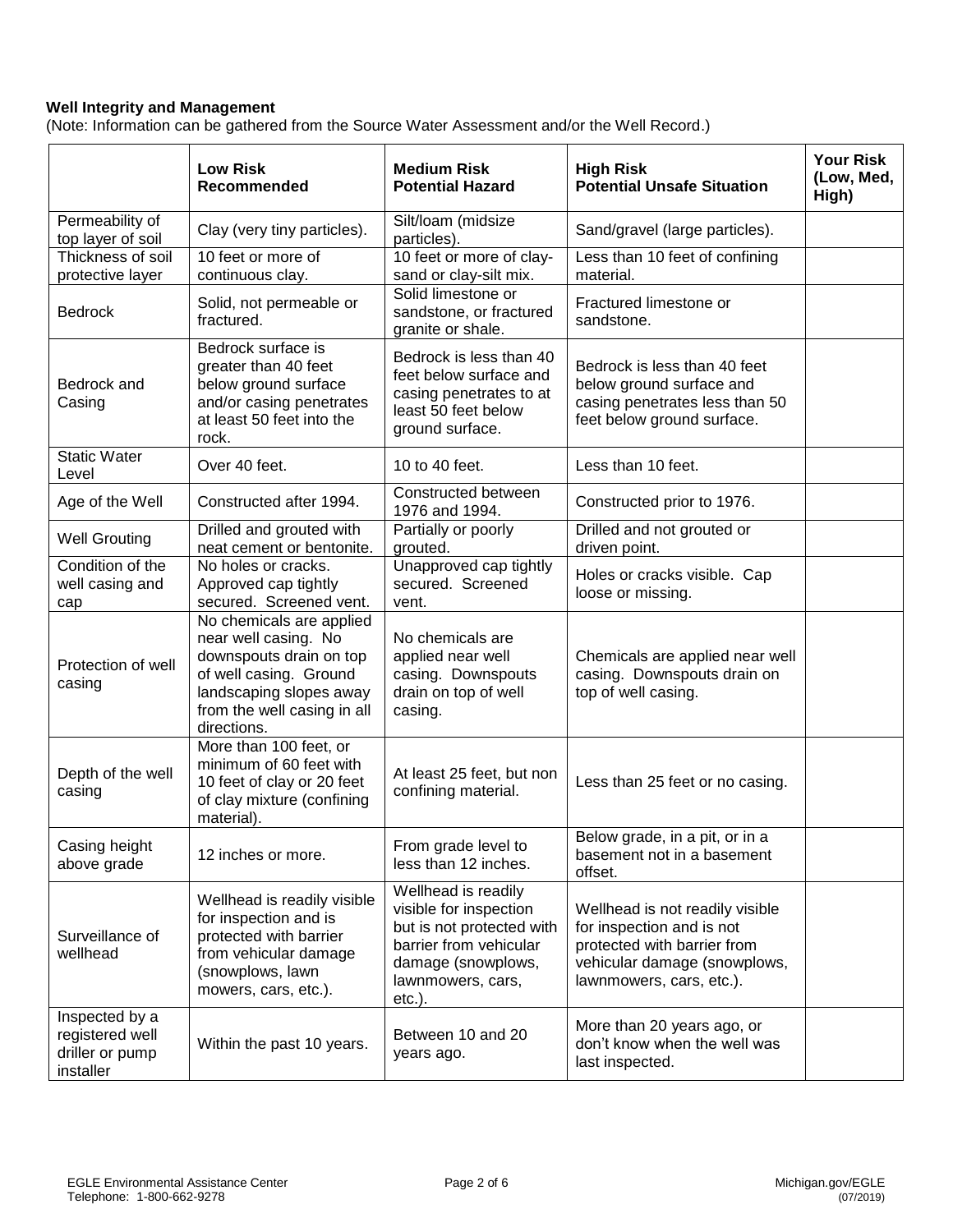#### **Wastewater Management (Onsite Disposal)**

Wastewater from sinks and toilets carry dirt, soap, food, grease and bodily wastes out of your buildings. The hazardous chemicals, disease-causing microbes (pathogens) and nutrients such as phosphorus, nitrates and organic wastes found in wastewater can lead to human illness and unsafe water. Wastewater must be treated before these contaminants reach groundwater in order to better protect your site's drinking water.

|                                                                                                                       | <b>Low Risk</b><br>Recommended                                                                                                   | <b>Medium Risk</b><br><b>Potential Hazard</b>                                                                            | <b>High Risk</b><br><b>Potential Unsafe Situation</b>                                                                             | <b>Your Risk</b><br>(Low, Med,<br>High) |
|-----------------------------------------------------------------------------------------------------------------------|----------------------------------------------------------------------------------------------------------------------------------|--------------------------------------------------------------------------------------------------------------------------|-----------------------------------------------------------------------------------------------------------------------------------|-----------------------------------------|
| Septic system size                                                                                                    | Tank and drain field designed to<br>handle more wastewater than<br>required.                                                     | Capacity just meets<br>wastewater<br>requirements.                                                                       | Design capacity is much less<br>than potential flow of wastewater.                                                                |                                         |
| Age of septic system                                                                                                  | Less than 5 years old.                                                                                                           | 5 to 20 years old.                                                                                                       | More than 20 years old.                                                                                                           |                                         |
| Distance that<br>separates the septic<br>tank, drainfield,<br>sanitary sewers and<br>storm drains from<br>water wells | Outside the SWPA.                                                                                                                | Within the SWPA.                                                                                                         | Less than 200 feet (Type I<br>systems) or less than 75 feet<br>(Type II systems) from well.                                       |                                         |
| The septic tank was<br>pumped:                                                                                        | Within the past 5 years.                                                                                                         | 6 to 10 years ago.                                                                                                       | More than 10 years ago.                                                                                                           |                                         |
| Signs of trouble with<br>the septic system                                                                            | Drains flow normally, no<br>sewage odors inside or outside,<br>soil over drainfield firm and dry.                                | Drains run slowly or<br>soil over drainfield is<br>sometimes wet.                                                        | Sewage odors in the facility or<br>near the drainfield, drains<br>plugged or backed up, soil wet or<br>spongy in drainfield area. |                                         |
| Records maintained<br>on septic system                                                                                | Good site plan and records of<br>system repairs and<br>maintenance are kept.                                                     | Some records<br>maintained.                                                                                              | No site plan or maintenance<br>records kept.                                                                                      |                                         |
| Cleaners, solvents<br>and other chemicals<br>poured down the<br>drain                                                 | Moderate use of cleaning<br>products discharged with<br>wastewater. Hazardous<br>chemicals never poured down<br>drain or toilet. | Moderate use of<br>cleaning products.<br>Very small amounts of<br>hazardous chemicals<br>poured down drain or<br>toilet. | Heavy use of cleaning products.<br>Hazardous chemicals discharged<br>in wastewater.                                               |                                         |
| Grease traps                                                                                                          | Effective grease traps are in<br>place ahead of septic tanks and<br>the waste is properly disposed.                              | Effective grease traps<br>are in place ahead of<br>septic tanks and the<br>waste is not properly<br>disposed.            | Effective grease traps are not in<br>place ahead of septic tanks and<br>the waste is not properly<br>disposed.                    |                                         |
| Chemical or sewage<br>lagoons                                                                                         | Outside the SWPA.                                                                                                                | Within the SWPA.                                                                                                         | Less than 2000 feet from well<br>(Type I systems) or less than 800<br>feet from the well (Type II<br>systems).                    |                                         |
| Feed lots                                                                                                             | Outside the SWPA.                                                                                                                | Within the SWPA.                                                                                                         | Less than 2000 feet from well<br>(Type I systems) or less than 800<br>feet from the well (Type II<br>systems).                    |                                         |
| Ownership and/or<br>control of SWPA                                                                                   | Own or lease entire area.                                                                                                        | Own or lease greater<br>than half of the area.                                                                           | Own or lease less than half the<br>area.                                                                                          |                                         |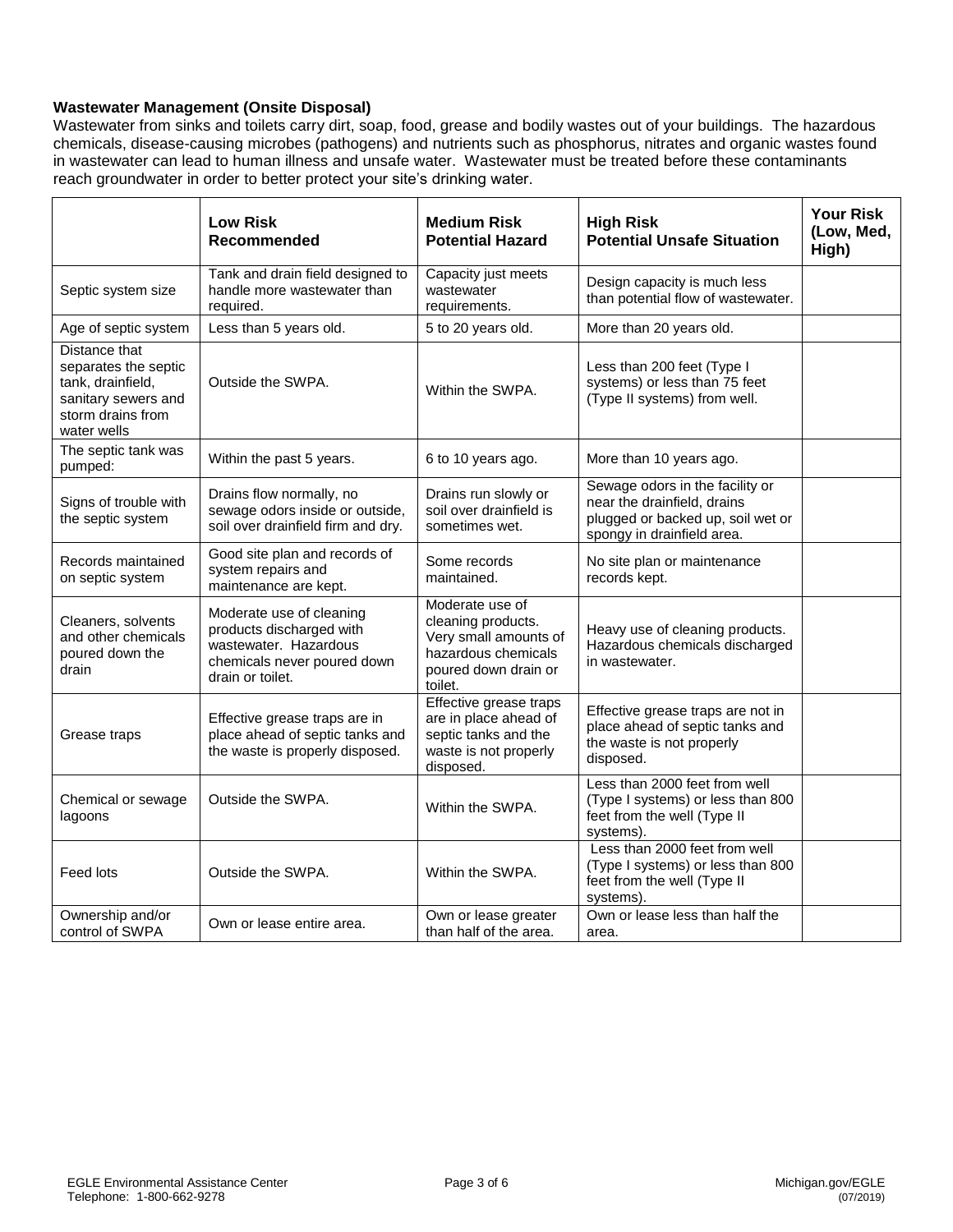#### **Managing Hazardous Products**

Pesticides and herbicides are hazardous products that pose minimal risks if properly used. However, if they are overapplied or applied too closely to a well, they have greater potential to contaminate your drinking water. Fuel stored in large tanks pose a greater risk of contamination than the small quantities stored for power equipment.

|                                                                       | <b>Low Risk</b><br>Recommended                                                                                                                                                                                                                             | <b>Medium Risk</b><br><b>Potential Hazard</b>                                                                                                                                                                                                                                                                                                                                            | <b>High Risk</b><br><b>Potential Unsafe Situation</b>                                                                                                                                                                                                                                                                               | <b>Your Risk</b><br>(Low, Med,<br>High) |
|-----------------------------------------------------------------------|------------------------------------------------------------------------------------------------------------------------------------------------------------------------------------------------------------------------------------------------------------|------------------------------------------------------------------------------------------------------------------------------------------------------------------------------------------------------------------------------------------------------------------------------------------------------------------------------------------------------------------------------------------|-------------------------------------------------------------------------------------------------------------------------------------------------------------------------------------------------------------------------------------------------------------------------------------------------------------------------------------|-----------------------------------------|
| Pesticides,<br>fertilizers, cleaning<br>agents, and fuel -<br>Storage | No products are<br>stored on site.<br>Fuel is not stored on<br>site. Storage on site<br>is 2000 feet or more<br>(Type I systems) or<br>800 feet or more<br>(Type II systems)<br>from the well and<br>outside the<br>Provisional SWPA.                      | Products are stored on an<br>impermeable floor with no<br>floor drain. Aboveground<br>fuel stored in secondary<br>containment area or<br>underground fuel is stored<br>in a double walled tank and<br>the tank is 200-2000 feet<br>(Type I systems) or 75-800<br>feet (Type II systems) from<br>the well or further than 800<br>or 2000 feet away but<br>within the Provisional<br>SWPA. | Products are stored in a room<br>with a floor drain.<br>Aboveground fuel is stored in<br>a tank with no secondary<br>containment. Underground<br>fuel is stored in a tank that is<br>not double walled, tank type is<br>unknown or tank is less than<br>200 feet (Type I systems) or<br>75 feet (Type II systems) from<br>the well. |                                         |
| Pesticides,<br>fertilizers, cleaning<br>agents and fuel -<br>Use      | <b>Pesticides and</b><br>Fertilizer not<br>applied or applied<br>based on soil tests<br>and objectives.<br><b>Cleaning Products</b><br>purchased as<br>needed, or stored in<br>air-tight, leak proof<br>containers.<br>Fuel spills have<br>never occurred. | Fertilizer applied before<br>spring green-up.<br>Pesticide is applied away<br>from well and containers<br>cleaned away from well.<br><b>Cleaning Products</b><br>purchased as needed, or<br>stored in air-tight, leak proof<br>containers. Fuel spills are<br>cleaned up if they occur.                                                                                                  | <b>Pesticides and Fertilizer are</b><br>applied over discriminate area<br>and simply based on<br>scheduled applications.<br><b>Cleaning Products are stored</b><br>in large stock in improper<br>containers.<br>Fuel spills are not cleaned up<br>if they occur.                                                                    |                                         |
| Pesticides,<br>fertilizers, cleaning<br>agents and fuel -<br>Disposal | All products are<br>used completely or<br>removed<br>immediately to a<br>hazardous waste<br>disposal facility.                                                                                                                                             | Waste products are stored<br>on site and disposed in a<br>landfill away from water<br>wells.                                                                                                                                                                                                                                                                                             | Products are disposed of near<br>a well, in surface water or<br>poured down a drain.                                                                                                                                                                                                                                                |                                         |
| Fuel Oil for heating<br>storage tanks,<br>generator fuel<br>tanks     | In an approved tank<br>located in an area<br>without a floor drain.                                                                                                                                                                                        | Located outside and above-<br>ground with secondary<br>containment around the<br>tank, valve, and fill pipe,<br>and with a protective<br>covering over the regulator<br>and/or valve.                                                                                                                                                                                                    | Located outside, above-<br>ground, and without secondary<br>containment. Or, located<br>under the edge of the roof<br>eave without a protective<br>cover over the regulator and/or<br>valve.                                                                                                                                        |                                         |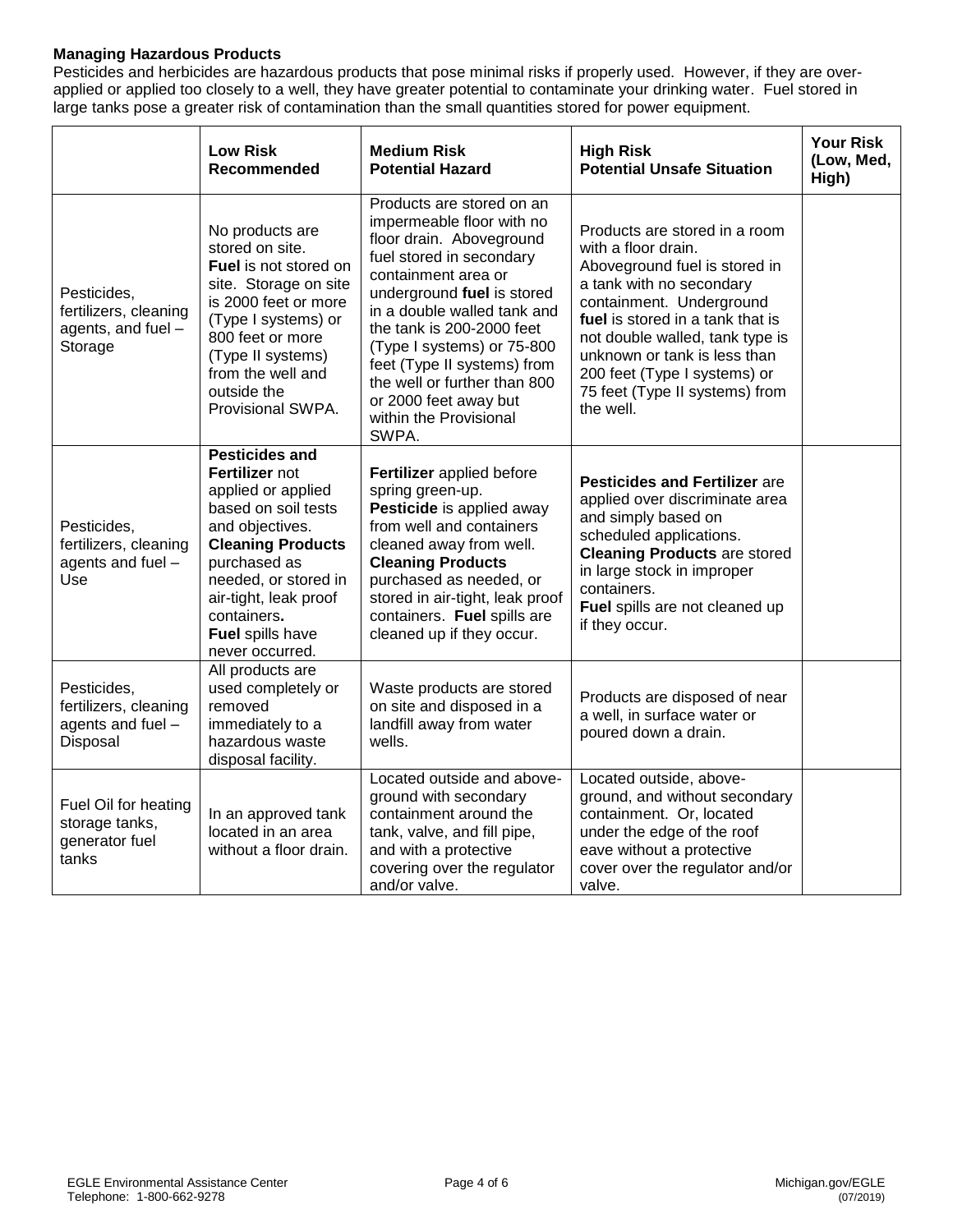#### **Storm Water Runoff Management**

Storm water runoff is water from rain or melting snow that does not soak into the ground. This water collects and transports soil, pet waste, salt, pesticides, fertilizer, oil and grease, yard wastes, litter and other potential pollutants as it flows over the surface of the land. Water from storm drains is not treated by water treatment plants. Polluted storm water degrades Michigan's drinking water, lakes, rivers and wetlands. Groundwater and surface water are interconnected.

|                                                                                                        | <b>Low Risk</b><br>Recommended                                                                                                                                                                                     | <b>Medium Risk</b><br><b>Potential Hazard</b>                                                                                                                                                           | <b>High Risk</b><br><b>Potential Unsafe Situation</b>                                                                                                                                                                                                                                                                                       | <b>Your Risk</b><br>(Low, Med,<br>High) |
|--------------------------------------------------------------------------------------------------------|--------------------------------------------------------------------------------------------------------------------------------------------------------------------------------------------------------------------|---------------------------------------------------------------------------------------------------------------------------------------------------------------------------------------------------------|---------------------------------------------------------------------------------------------------------------------------------------------------------------------------------------------------------------------------------------------------------------------------------------------------------------------------------------------|-----------------------------------------|
| Car washing<br>wastes,<br>automotive<br>wastes, grass<br>clippings, leaves<br>and other yard<br>waste. | None or little waste<br>is produced on site<br>(vehicles taken to a<br>commercial car<br>wash, oil drips and<br>spills cleaned up<br>and kept out of<br>storm water, yard<br>wastes left on lawn<br>or composted). | Some waste is produced on<br>site (vehicles washed on a<br>lawn or gravel drive, oil<br>drips and spills not cleaned<br>up right away, yard wastes<br>piled on site for street<br>collection).          | A great deal of waste is<br>produced on site (vehicles<br>washed on driveways, streets<br>or other paved areas, oil,<br>antifreeze and other wastes<br>dumped down the storm<br>sewer, in ditch or on the<br>ground, yard wastes left on<br>paved surface to be carried off<br>by storm water or burned on<br>paved surface or in a ditch). |                                         |
| Paved surfaces                                                                                         | Paved surfaces<br>minimized.<br>Alternatives such as<br>wood chips or<br>paving blocks used<br>for walkways, patios<br>and other areas.<br>Very small amount<br>of wastes run off site<br>or toward wellhead.      | Some small areas paved<br>promoting some wastes<br>running off from surfaces<br>toward wellhead.                                                                                                        | Paved surfaces used<br>extensively and a great<br>amount of wastes run off to<br>surface waters or well.                                                                                                                                                                                                                                    |                                         |
| Roof drainage                                                                                          | Downspouts and<br>drip lines direct roof<br>drainage onto lawn<br>or garden where<br>water soaks into the<br>ground away from<br>well.                                                                             | Some downspouts and drip<br>lines discharge water onto<br>paved surfaces or grassy<br>areas where water runs off<br>away from well.                                                                     | Most or all drip lines or<br>downspouts flow onto paved<br>surfaces. Downspouts<br>connect directly to storm<br>drains or areas near well.                                                                                                                                                                                                  |                                         |
| Landscaping and<br>buffer strips                                                                       | Yard landscaped to<br>slow storm water<br>flow and provide<br>areas where water<br>soaks into the<br>ground away from<br>well. Unmowed<br>vegetation buffer<br>strips along streams<br>or lakeshores.              | No areas landscaped to<br>encourage water to soak in,<br>but yard is relatively flat and<br>little runoff occurs toward<br>wellhead. Mowed grass or<br>spotty vegetation adjacent<br>to stream or lake. | No landscaping to slow the<br>flow of storm water to wellhead<br>or surface waters, especially<br>on hilly or easily eroded<br>properties.                                                                                                                                                                                                  |                                         |
| Distance from<br>surface water                                                                         | Well is located 200<br>feet or greater (Type<br>I systems) or 75 feet<br>or greater (Type II<br>systems) from<br>surface water.                                                                                    | Well is located less than<br>200 feet (Type I systems)<br>or less than 75 feet (Type II<br>systems) from surface<br>water but has at least 10<br>feet of protective clay layer.                         | Well is located less than 200<br>feet (Type I systems) or less<br>than 75 feet (Type II systems)<br>from surface water, but with no<br>protective clay layer.                                                                                                                                                                               |                                         |